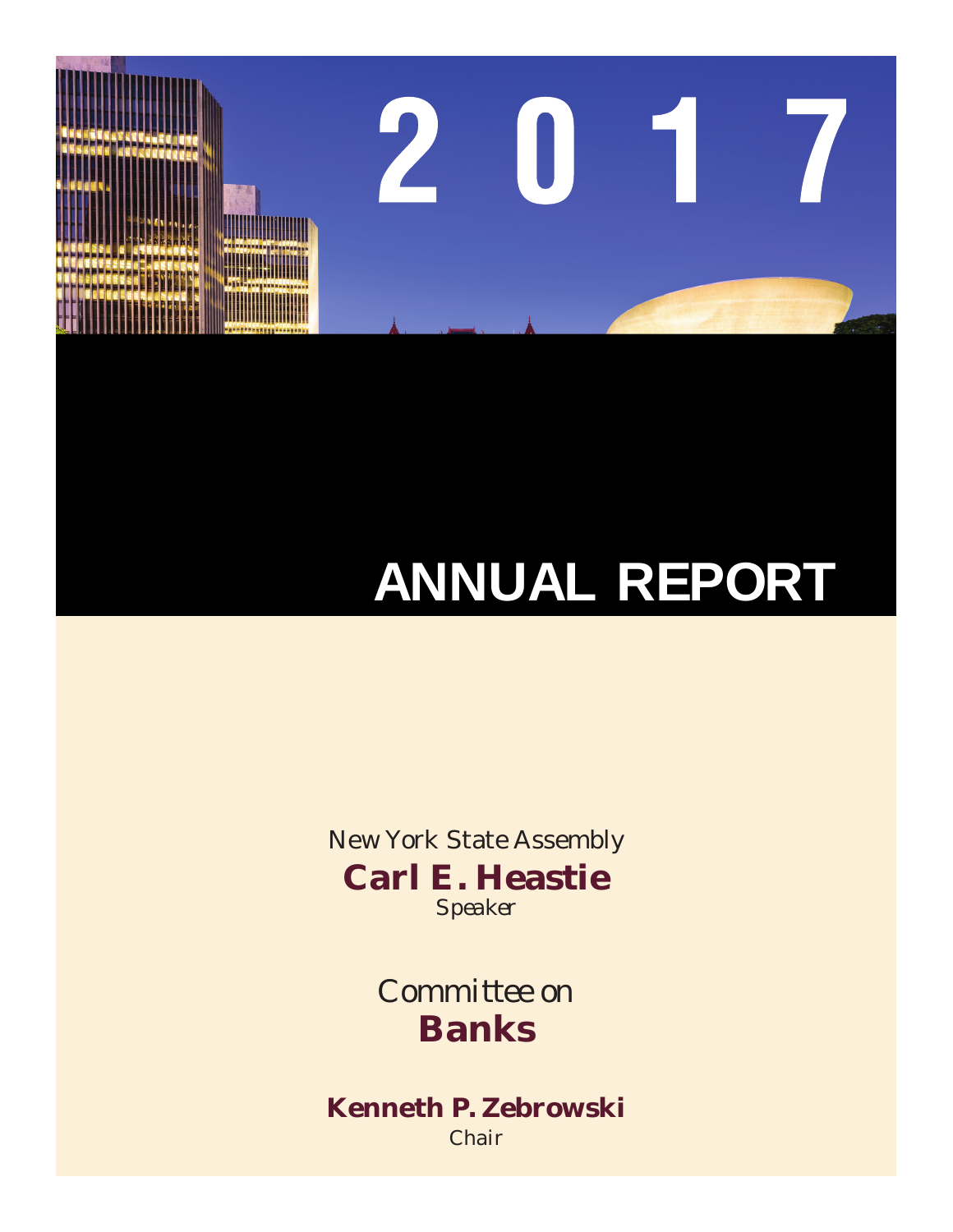

# **THE ASSEMBLY** STATE OF NEW YORK **ALBANY**

**CHAIRMAN** Committee on Banking

**COMMITTEES** Codes Ethics and Guidance Government Employees Judiciary Labor

KENNETH P. ZEBROWSKI Assemblyman 96<sup>th</sup> District **Rockland County** 

December 15, 2017

The Honorable Carl E. Heastie Speaker of the Assembly State Capitol, Room 349 Albany, NY 12248

Dear Speaker Heastie:

I am pleased to submit the 2017 Annual Report for the Assembly Standing Committee on Banks.

The 2017 session brought change in leadership to the Standing Committee on Banks but the Committee's commitment to assuring that banking customers of New York are treated fairly while strengthening New York State's banking charter remains unchanged.

The Banks Committee made significant progress during the 2017, reporting legislation that aimed to maintain and enhance the vitality of our State's financial industry, to expand customer access to nonfor-profit banking, to ensure fairness in personal and business lending products, to protect consumers' financial interests and rights, to foster competition, and to maintain sound operations within the industry.

The Committee's significant accomplishments in 2017 include limiting the term of the Banking Development District designation, requiring licensure of student loan servicers, and creating a task force on online lending.

I want to thank my fellow members of the Assembly Banks Committee for all the time and work they have put in serving the interests of the residents of our state. Mr. Speaker, I greatly appreciate your continued support and encouragement, the cooperation of my Assembly colleagues especially those who are Banks Committee members, and the hard work and dedication of our Committee staff.

I look forward to a productive session in 2018. Thank you for your leadership.

Sincerely,

Kenneth P Zebrowski, Chair Assembly Banks Committee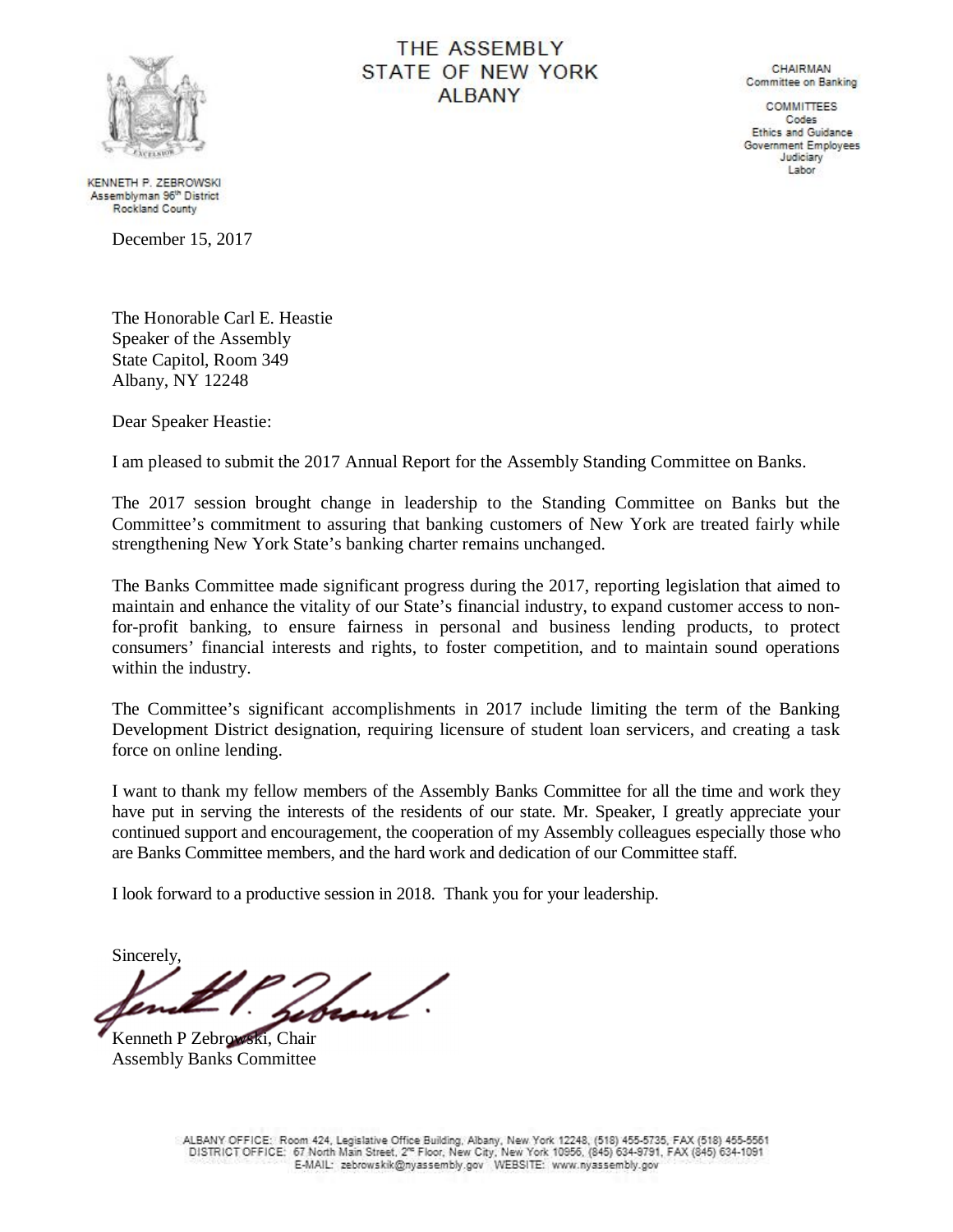# **2017 ANNUAL REPORT NEW YORK STATE ASSEMBLY STANDING COMMITTEE ON BANKS**

## **Kenneth P. Zebrowski** Chair

## **Banks Committee Members**

#### **Majority**

N. Nick Perry William Magee Peter J. Abbate, Jr. Michael Miller David Weprin Robert Rodriguez Aravella Simotas Sean Ryan Michael Kearns Luis R. Sepulveda Walter T. Mosley Mark Gjonaj Rodneyse Bichotte Michael Blake Kimberly Jean-Pierre Rebecca Seawright Diana Richardson Inez Dickens Carmen De La Rosa Clyde Vanel Tremaine Wright Yuh-Line Niou

## **Minority**

Steven McLaughlin, Ranking Minority Member Gary Finch Andrew P. Raia Brian Curran Nicole Malliotakis Andrew R. Garbarino Kieran Michael Lalor Dan Stec Ronald Castorina Kevin Byrne

## **Staff**

Aaron Suggs, Assistant Secretary for Program and Policy Teri Kleinmann, Associate Counsel Peter Hoffman, Analyst Daniel Gordon, Committee Assistant Kimberly Giordano, Committee Clerk Dawn Fowler, Program and Counsel Secretary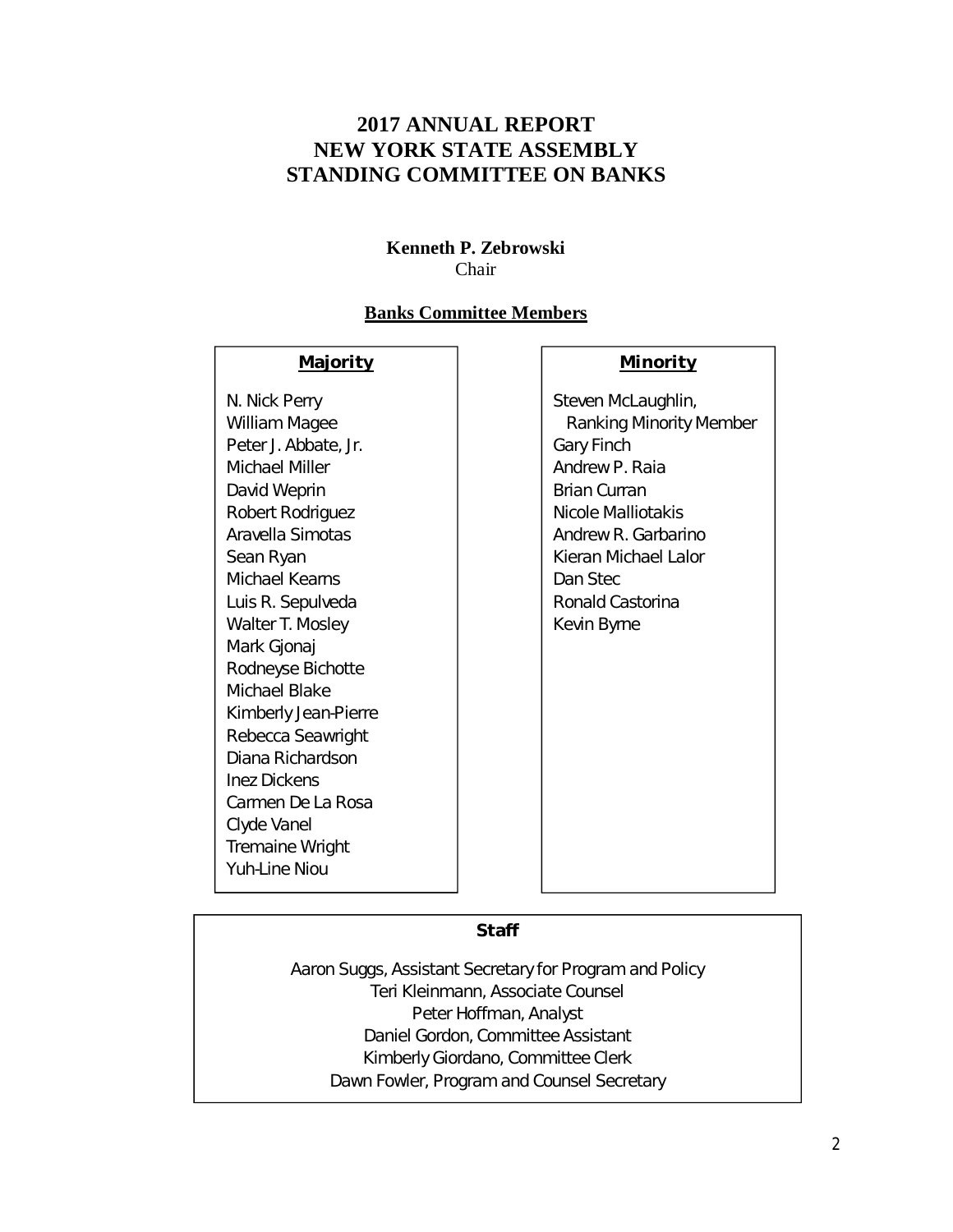# **TABLE OF CONTENTS**

| I. Introduction                                                                                                                        |    |  |  |  |
|----------------------------------------------------------------------------------------------------------------------------------------|----|--|--|--|
| II. Major Issues of 2017                                                                                                               | 5  |  |  |  |
| A. Industry Issues                                                                                                                     |    |  |  |  |
| 1. Renewal of Branches within a Banking Development District                                                                           | 5  |  |  |  |
| <b>B.</b> Regulatory Issues                                                                                                            |    |  |  |  |
| 1. Pension Load Advancements                                                                                                           | 5  |  |  |  |
| Community Reinvestment Act Assessment Modernization<br>2.                                                                              | 5  |  |  |  |
| 3. DFS Hotline Posting                                                                                                                 |    |  |  |  |
| C. Consumer Products, Protection, and Convenience                                                                                      |    |  |  |  |
| <b>Student Loan Servicers</b><br>1.                                                                                                    | 6  |  |  |  |
| 2. Online Lending Taskforce                                                                                                            | 6  |  |  |  |
| 3. Pay Checks in Order Received                                                                                                        | 6  |  |  |  |
| <b>III. Banking Committee 2018 Outlook</b>                                                                                             |    |  |  |  |
| IV. Hearing: Practices of the Online Lending Industry                                                                                  |    |  |  |  |
| <b>APPENDICES</b>                                                                                                                      |    |  |  |  |
| <b>APPENDIX A: SUMMARY OF ACTIONS ON ALL BILLS REFERRED</b><br>TO THE COMMITTEE ON BANKS DURING THE 2017<br><b>LEGISLATIVE SESSION</b> | 9  |  |  |  |
| APPENDIX B: SUMMARY OF FINAL ACTION ON BILLS REPORTED<br>BY THE BANKS COMMITTEE                                                        | 10 |  |  |  |
| APPENDIX C: SUMMARY OF LAWS ENACTED DURING THE 2016<br><b>LEGISLATIVE SESSION</b>                                                      |    |  |  |  |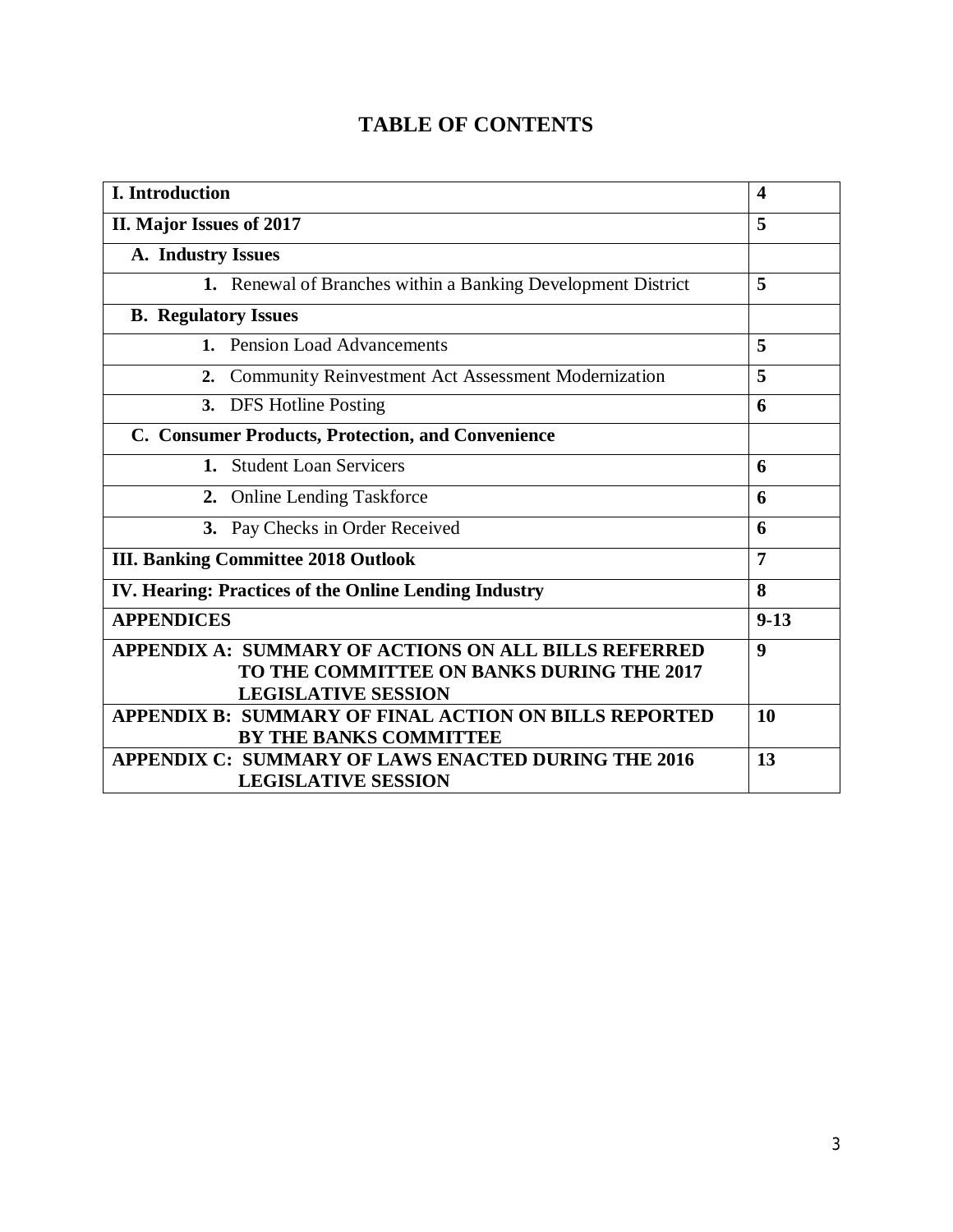#### **I. Introduction**

The New York State Assembly Standing Committee on Banks was established in order to review and initiate legislation that affects financial institutions that operate in New York State. The Committee's statutory purview includes the Banking Law, the General Obligations Law, the Uniform Commercial Code, and the Personal Property Law. Entities under the Banking Law jurisdiction include banks, credit unions, savings banks, savings and loan associations, licensed lenders, licensed cashers of checks, money transmitters, trust companies, safe deposit companies, bank holding companies, sales finance companies, budget planners, mortgage brokers, mortgage bankers, insurance premium finance agencies, and foreign and private banks. The bills within the Banks Committee address a broad range of banking concerns, from both the industry and consumers, including maintaining the competitive balance among financial institutions, protecting customers' interests, providing housing finance, and modifying banking regulations and administration.

During the 2017 legislative session, 67 bills were considered by the Banks Committee. Of these bills, 15 were reported favorably by our committee, 10 passed the Assembly, 5 were signed into law and no bills were vetoed.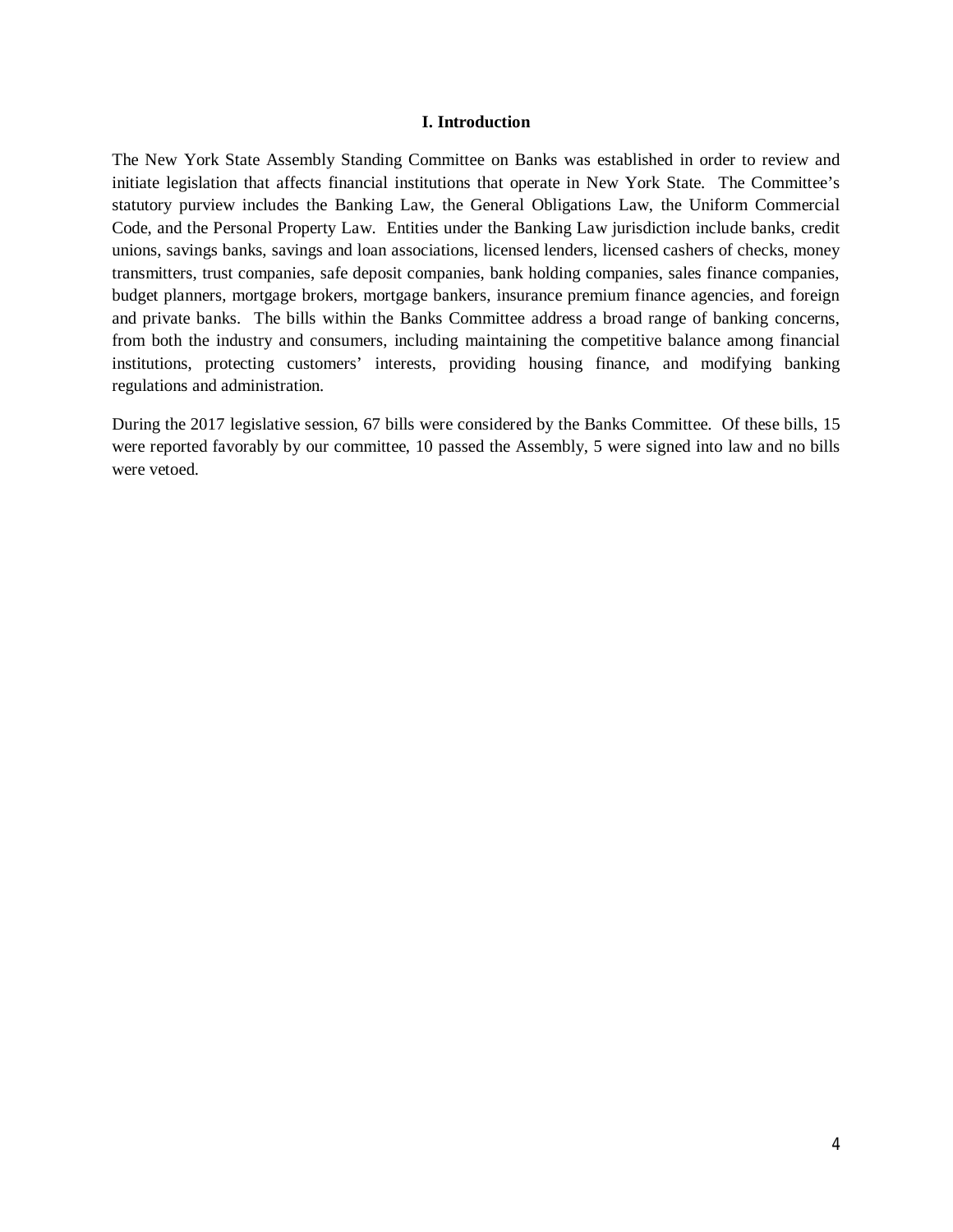#### **II. Major Issues of 2017**

#### **Industry Issues**

## **Renewal of Branches within a Banking Development District A.6949-B (Zebrowski) / S.6700 (Hamilton)**

This bill would provide that a designation as a Banking Development District (BDD) shall be valid for fourteen years after the date of designation, and would give the Superintendent of Department of Financial Services (DFS) the option to extend the designation for one or more additional five- or ten-year periods upon determining that there is a demonstrated need for banking services in the district. Additionally, the bill would allow federal and state credit unions to participate in the banking development district program.

*Passed Assembly*

#### **Regulatory Issues**

## **Pension Loan Advancements A.684-A (Rodriguez) / S.6161-A (Hamilton)**

This bill would direct DFS to examine the business practices of those entities that provide pension loan advancements including licensing, limits on fees and interest, and disclosure practices. The bill would require DFS to submit a report to the Governor and Legislature, no later than January 1, 2018, containing findings, conclusions and recommendations, including any policy or legislative recommendations as they relate to the practice of pension loan advancements.

#### *Chapter 441*

## **Community Reinvestment Act Assessment Modernization A.1921 (People-Stokes)/ S.2461 (Hamilton)**

This bill would improve the effectiveness of the Community Reinvestment Act (CRA) by making the assessments more informative in order to better understand the availability of banking services for low- to moderate-income consumers. The Superintendent of DFS would be required to write an assessment that explains the financial institution's performance record on meeting the credit needs of the community including: the amount of mortgage/home loans issued; a description of the efforts to market business loans; amount of farm and small business loans; financial investments in and contributions to local nonprofit community (re)development projects/entities and other factors.

#### *Advanced to third reading*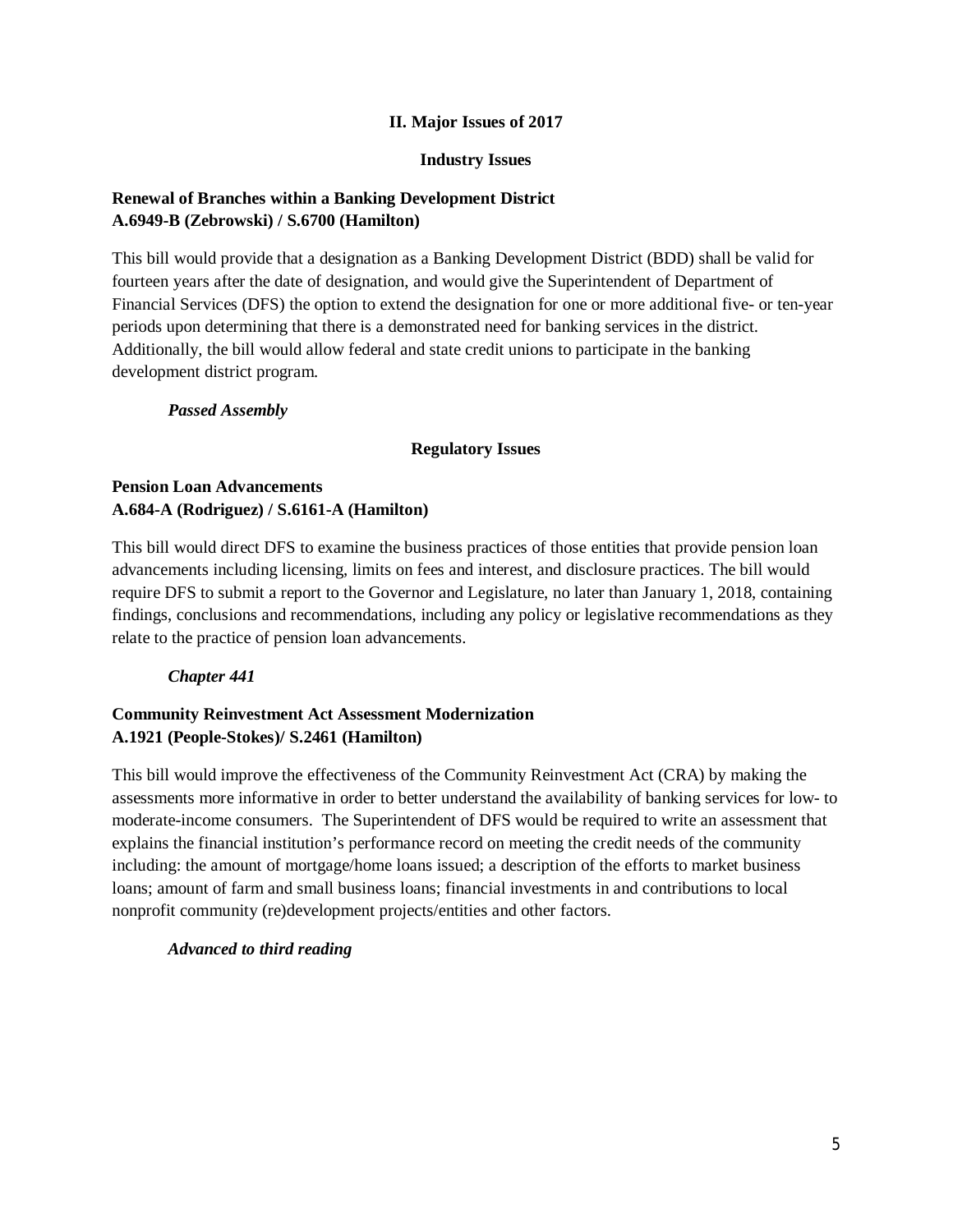## **DFS Hotline Posting A.3389 (Ortiz) / S.2938 (Hamilton)**

This bill would require banking institutions to publicly and conspicuously post notice of the DFS' tollfree consumer hotline telephone number where consumers may file complaints if they are unsatisfied with the bank's services.

## *Passed Assembly*

## **Consumer Products, Protection, and Convenience**

## **Student Loan Services A.7582-A (Zebrowski) / S.6589 (Hamilton)**

This bill would require student loan servicers to obtain a license from DFS in order to engage in the business of servicing student loans in New York State.

## *Passed Assembly*

## **Online Lending Task Force A.8260-A (Zebrowski) / S.6593-A (Hamilton)**

This bill would establish a task force on online lending in order to identify the main participants in the online lending industry, how they serve consumers and small businesses in this state, and their current and anticipated impact on consumers and small businesses.

# *Chapter 505*

## **Pay Checks in Order Received A.5744 (Zebrowski) / S.2797 (Breslin)**

This bill would require every banking institution maintaining checking accounts to pay checks in the order received; provided, however, if a check is dishonored for insufficient funds and thereafter smaller checks which could be paid are received, the smaller checks would be honored within the amounts on deposit.

# *Passed Assembly*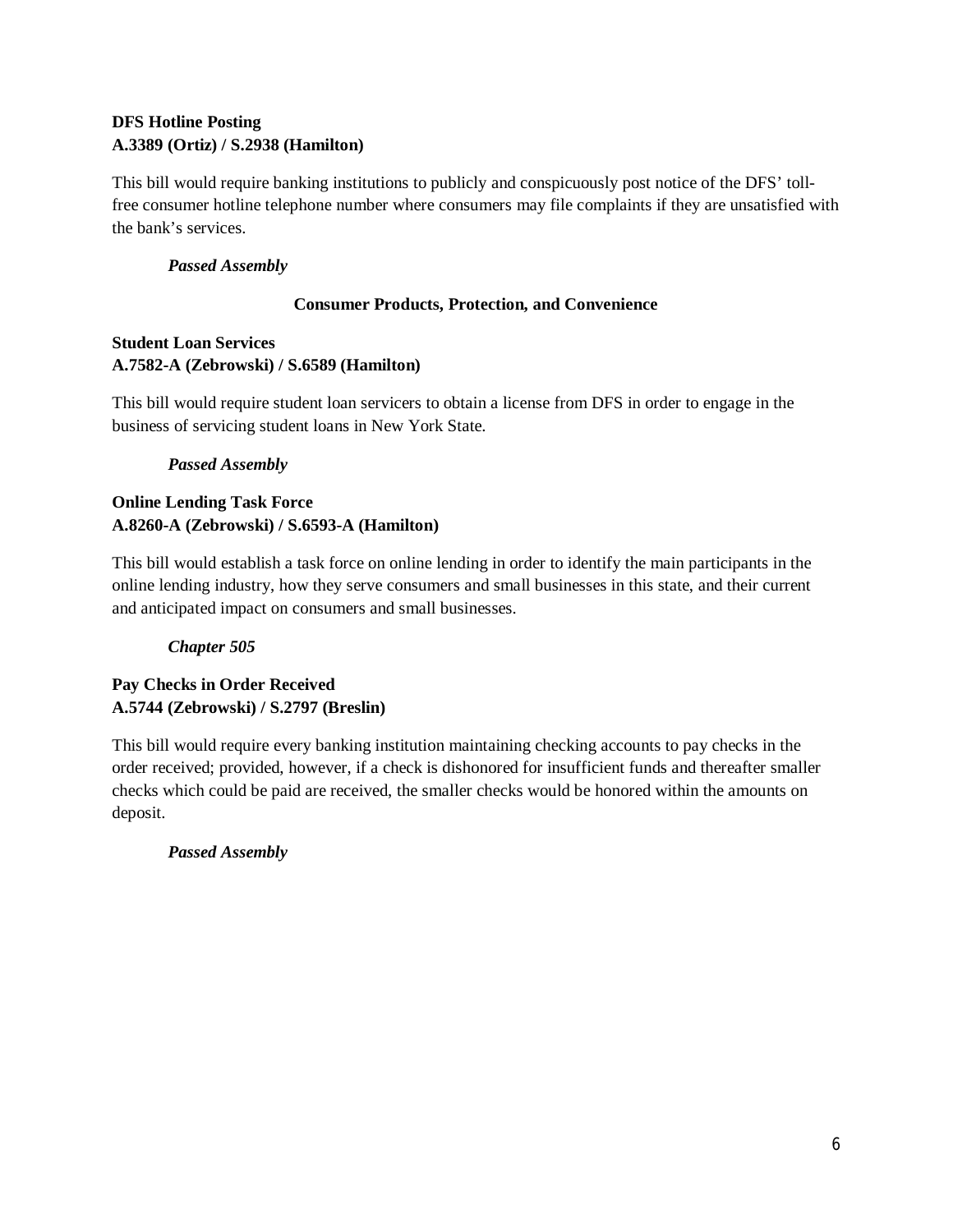#### **III. Banking Committee 2018 Outlook**

The Assembly Majority and the Committee's pursuit of consumer protection initiatives are taken in order to provide a fair playing field for both consumers and financial institutions. The New York State Assembly Standing Committee on Banks will continue to pursue an agenda that responds to the banking industry and consumers' needs and concerns.

During the 2018 legislative session, the Assembly Banks Committee will continue in its efforts to create legislation that protects New York's small business community from an influx of out-of-state predatory lending products, expands consumers' access to not-for-profit banking options, and regulates the student lending industry.

The Banks Committee will also continue to work on strengthening the New York State banking charter, not only for our state-chartered banks doing business here, but for other banking institutions that may be considering obtaining state charter in New York. New York is the financial capital of the United States, and a strong state banking charter is an important asset to its continued strength.

Lastly, the Committee will continue to work toward the goal of ensuring access to fair and responsible credit for all borrowers and small businesses in order to strengthen our economy and improve opportunities for all residents of the state.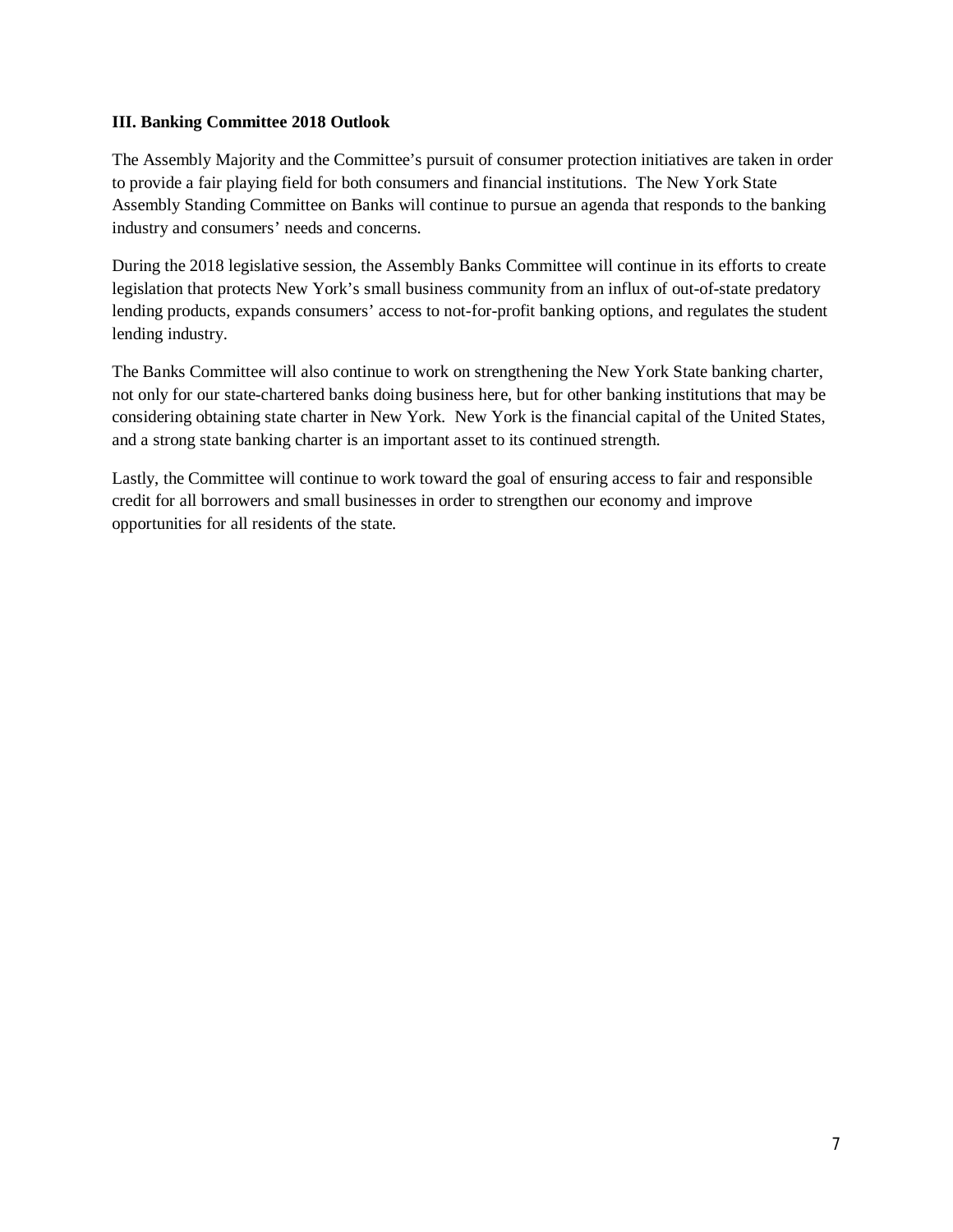#### **IV. Hearings**

## **Practices of the Online Lending Industry**

Online lending is a practice which is rapidly expanding across the state and nationally. Online lenders issued over \$20 billion in loans in 2015, and that number is expected to grow over the next decade. Although online loans can provide another avenue for entrepreneurs to acquire capital and grow their small businesses, there is also significant potential for unscrupulous online lenders to exploit consumers through predatory practices such as unusually high interest rates, lack of disclosure of hidden fees, and unclear loan terms.

The New York State Assembly Standing Committees on Banks, in combination with the New York State Senate Standing Committees on Banks, held a joint hearing in Albany on May 22, 2017 on the practices of the online lending industry. Working alongside the Standing Committees from Small Business and Consumer Protection from the Assembly and the Senate, a list of witnesses was compiled that represented a wide variety of actors involved in online lending, along with consumer advocates. The various witnesses discussed the current landscape of the online lending industry and helped shed some light on how online lending actually works and discussed other issues that have been affecting the industry and the consumers of New York State.

The purpose of the hearing was for both bodies of the legislature to gain a better understanding of the online lending industry in order to decide if any type of legislation may be needed in the future to help protect the consumers involved.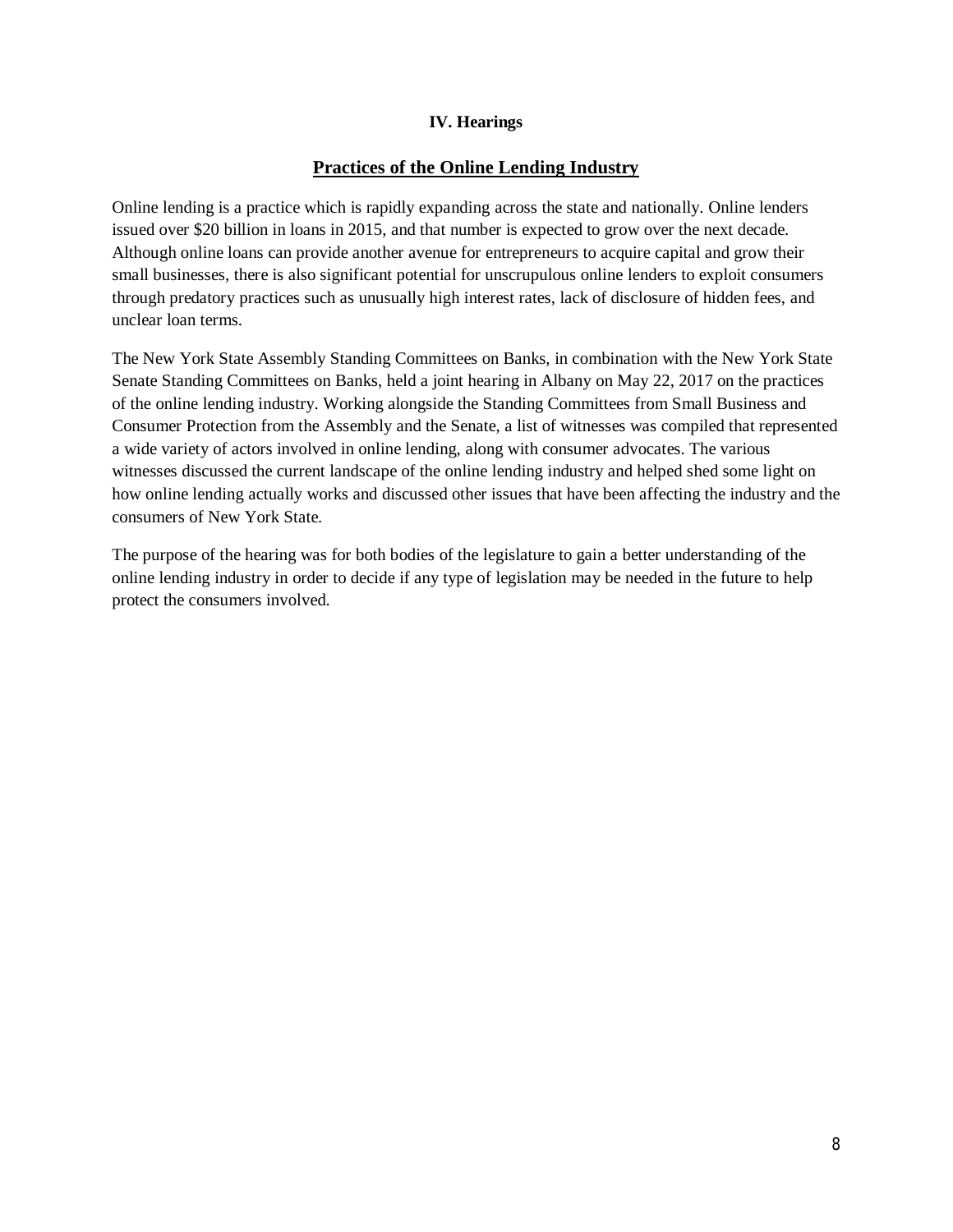# **Appendices**

# **APPENDIX A SUMMARY OF ACTIONS ON ALL BILLS REFERRED TO THE COMMITTEE ON BANKS DURING THE 2017 LEGISLATIVE SESSION**

|                                                                      | <b>ASSEMBLY</b> | <b>SENATE</b>  | <b>TOTAL</b>   |
|----------------------------------------------------------------------|-----------------|----------------|----------------|
| <b>FINAL ACTION</b>                                                  | <b>BILLS</b>    | <b>BILLS</b>   | <b>BILLS</b>   |
| <b>BILLS REPORTED WITH OR WITHOUT AMENDMENT</b>                      |                 |                |                |
| TO FLOOR; NOT RETURNING TO COMMITTEE<br>(FAVORABLE)                  | $\overline{2}$  | $\Omega$       | $\overline{2}$ |
| TO WAYS AND MEANS                                                    | 6               | $\overline{0}$ | 6              |
| <b>TO CODES</b>                                                      | 5               | $\Omega$       | 5              |
| <b>TO RULES</b>                                                      | $\overline{2}$  | $\overline{0}$ | $\overline{2}$ |
| <b>TO JUDICIARY</b>                                                  | $\Omega$        | $\Omega$       | $\Omega$       |
| <b>TOTAL</b>                                                         | 15              | $\Omega$       | 15             |
| <b>BILLS HAVING COMMITTEE REFERENCE CHANGED</b>                      |                 |                |                |
| <b>TO Small Business</b>                                             | $\overline{0}$  | $\mathbf{0}$   | $\mathbf{0}$   |
| $TO$ <sub>_____</sub>                                                | $\overline{0}$  | $\overline{0}$ | $\overline{0}$ |
| $TO$ <sub>_____</sub>                                                | $\overline{0}$  | $\overline{0}$ | $\overline{0}$ |
| TO TO                                                                | $\overline{0}$  | $\overline{0}$ | $\overline{0}$ |
| <b>TOTAL</b>                                                         | $\overline{0}$  | $\overline{0}$ | $\overline{0}$ |
| <b>SENATE BILLS SUBSTITUTED OR RECALLED</b>                          |                 |                |                |
| <b>SUBSTITUTED</b>                                                   |                 | $\overline{4}$ | $\overline{4}$ |
| <b>RECALLED</b>                                                      |                 | $\overline{0}$ | $\overline{0}$ |
| <b>TOTAL</b>                                                         |                 | $\overline{4}$ | $\overline{4}$ |
| <b>BILLS DEFEATED IN COMMITTEE</b>                                   | $\overline{0}$  | $\overline{0}$ | $\overline{0}$ |
| <b>BILLS HELD FOR CONSIDERATION WITH A ROLL-</b><br><b>CALL VOTE</b> | $\overline{0}$  | $\overline{0}$ | $\overline{0}$ |
| <b>BILLS NEVER REPORTED, DIED IN COMMITTEE</b>                       | 51              | 9              | 60             |
| <b>BILLS HAVING ENACTING CLAUSES STRICKEN</b>                        | $\mathbf{1}$    | $\theta$       | $\mathbf{1}$   |
| <b>MOTIONS TO DISCHARGE LOST</b>                                     | $\Omega$        | $\theta$       | $\theta$       |
| <b>TOTAL BILLS IN COMMITTEE</b>                                      | 67              | 13             | 80             |
|                                                                      |                 |                |                |

| TOTAL NUMBER OF COMMITTEE MEETINGS HELD |  |
|-----------------------------------------|--|
|-----------------------------------------|--|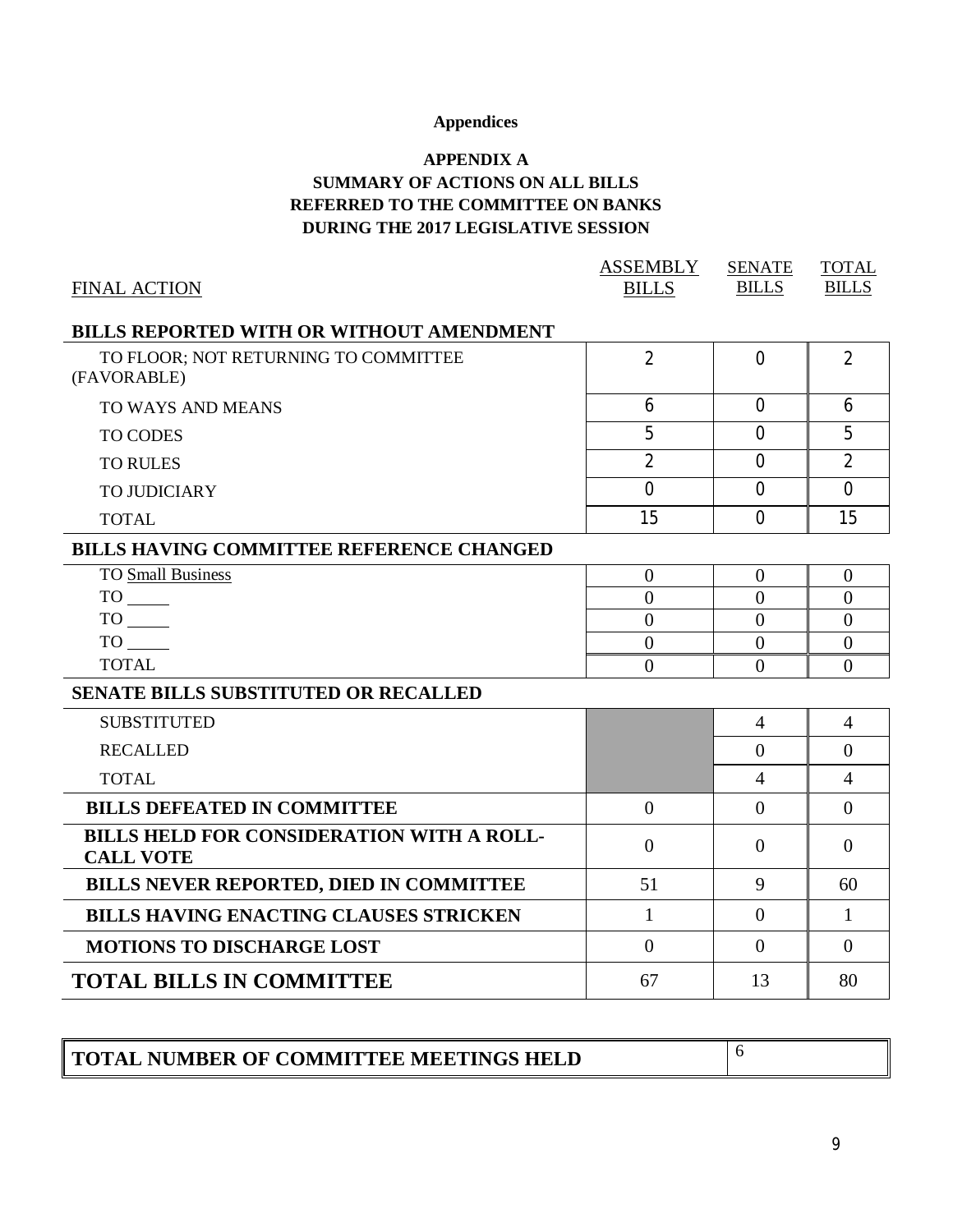# **APPENDIX B SUMMARY OF FINAL ACTIONS ON BILLS REPORTED BY THE BANKS COMMITTEE**

| <b>Assembly Bill</b>       | <b>Senate Bill</b>      | <b>Final Action</b>           | <b>Description</b>                                                                                                                                                                                                                                                                                                                                                                                                                                                                  |
|----------------------------|-------------------------|-------------------------------|-------------------------------------------------------------------------------------------------------------------------------------------------------------------------------------------------------------------------------------------------------------------------------------------------------------------------------------------------------------------------------------------------------------------------------------------------------------------------------------|
| <b>Number (Sponsor)</b>    | <b>Number (Sponsor)</b> |                               |                                                                                                                                                                                                                                                                                                                                                                                                                                                                                     |
| A.372 (Richardson)         | S.982 (Savino)          | Chapter 20                    | Amends subdivision 30 of section 2 of the<br>Banking Law, adding language in the<br>definition of consummation of a mortgage<br>loan to provide for electronic signatures on<br>mortgage documents.                                                                                                                                                                                                                                                                                 |
| A.684-A (Rodriguez)        | S.6161-A<br>(Hamilton)  | Chapter 441                   | Directs DFS to study, evaluate and make<br>recommendations concerning businesses<br>engaged in pension loan advancements.                                                                                                                                                                                                                                                                                                                                                           |
| A.1126 (Pretlow)           | No Senate Sponsor       | Referred to Rules             | Prohibits banking organizations from issuing<br>mail-loan checks without request or<br>application therefor; provides that failure to<br>destroy or return a mail-loan check does not<br>constitute an acceptance thereof; provides that<br>mail-loan checks shall have the transaction<br>fee and interest rate included on the check.                                                                                                                                             |
| A.1921<br>(Peoples-Stokes) | No Senate Sponsor       | Advanced to 3rd<br>Reading    | Requires inclusion and explanation of<br>additional annual data in meeting the<br>requirements of the Community Reinvestment<br>Act for assessing the record of performance of<br>banking institutions in meeting community<br>credit needs, including loans for housing low-<br>and moderate-income residents of low- and<br>moderate-income areas, and the scope of<br>efforts to market housing and small business<br>loans in low- and moderate-income areas and<br>other data. |
| A.2881-B (Brindisi)        | S.2420-B (Griffo)       | Referred to Ways<br>and Means | Allows state-chartered banking institutions to<br>use domestic bonds that are rated in four<br>highest rating categories as collateral to<br>secure New York State municipal deposits.                                                                                                                                                                                                                                                                                              |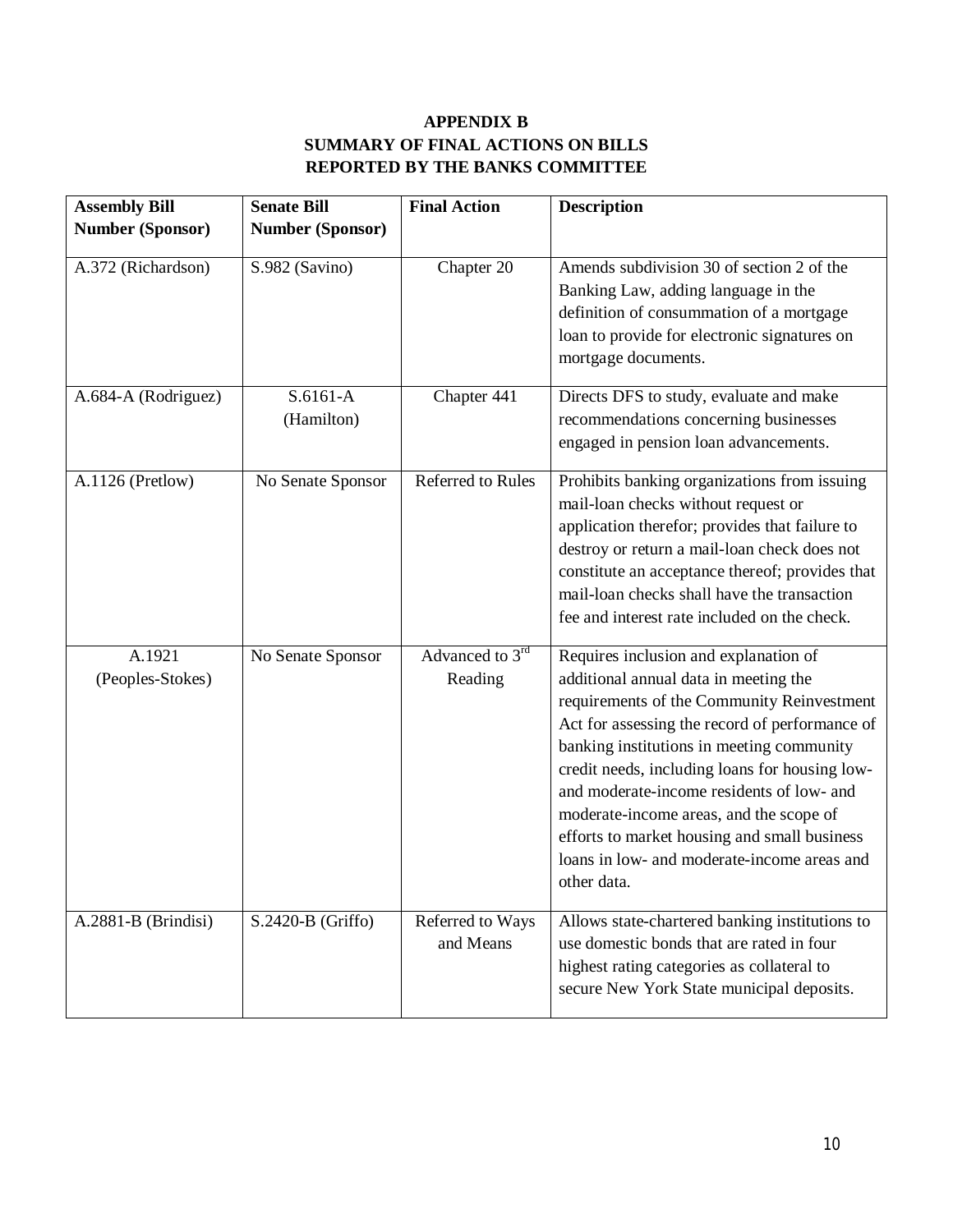# **APPENDIX B - Cont.**

| A.3389 (Ortiz)       | S.2938 (Hamilton) | Passed Assembly            | Requires posting notice of the DFS toll-free<br>consumer's hotline telephone number.                                                                                                                                                                                                                                                                                                                                                                                                                                                           |
|----------------------|-------------------|----------------------------|------------------------------------------------------------------------------------------------------------------------------------------------------------------------------------------------------------------------------------------------------------------------------------------------------------------------------------------------------------------------------------------------------------------------------------------------------------------------------------------------------------------------------------------------|
| A.3942 (Kavanagh)    | S.2021 (Squadron) | Advanced to 3rd<br>Reading | Provides for the inclusion of low-income<br>credit unions in the banking development<br>district program in cities having a population<br>of one million or more persons.                                                                                                                                                                                                                                                                                                                                                                      |
| A.5744 (Zebrowski)   | S.2797 (Breslin)  | Passed Assembly            | Requires every banking institution<br>maintaining checking accounts to pay checks<br>in the order received; provided, however, if a<br>check is dishonored for insufficient funds and<br>thereafter smaller checks which could be paid<br>are received, the smaller checks shall be<br>honored within the amounts on deposit.                                                                                                                                                                                                                  |
| A.6284 (Seawright)   | S.4998 (Hamilton) | Chapter 77                 | Extends, for an additional two years, the<br>existing authority of licensed lenders to<br>charge annual fees for open-end loans until<br>June 30, 2019.                                                                                                                                                                                                                                                                                                                                                                                        |
| A.6949-B (Zebrowski) | S.6700 (Savino)   | Passed Assembly            | Provides that a designation as a Banking<br>Development District shall be valid for<br>fourteen years after the date of designation,<br>and give the Superintendent of Department of<br>Financial Services the option to extend the<br>designation for one or more additional five- or<br>ten-year periods upon determining that there<br>is a demonstrated need for banking services in<br>the district. Additionally, the bill would allow<br>federal and state credit unions to participate in<br>the banking development district program. |
| A.7582-A (Zebrowski) | S.6589 (Hamilton) | Passed Assembly            | Requires student loan servicers to obtain a<br>license from DFS.                                                                                                                                                                                                                                                                                                                                                                                                                                                                               |
| A.7705-B (Rodriguez) | S.5920-B (Savino) | <b>Referred to Codes</b>   | Modernizes the licensing structure, and the<br>existing statute to reflect the full scope of<br>financial services available at neighborhood<br>"check cashing" establishments.                                                                                                                                                                                                                                                                                                                                                                |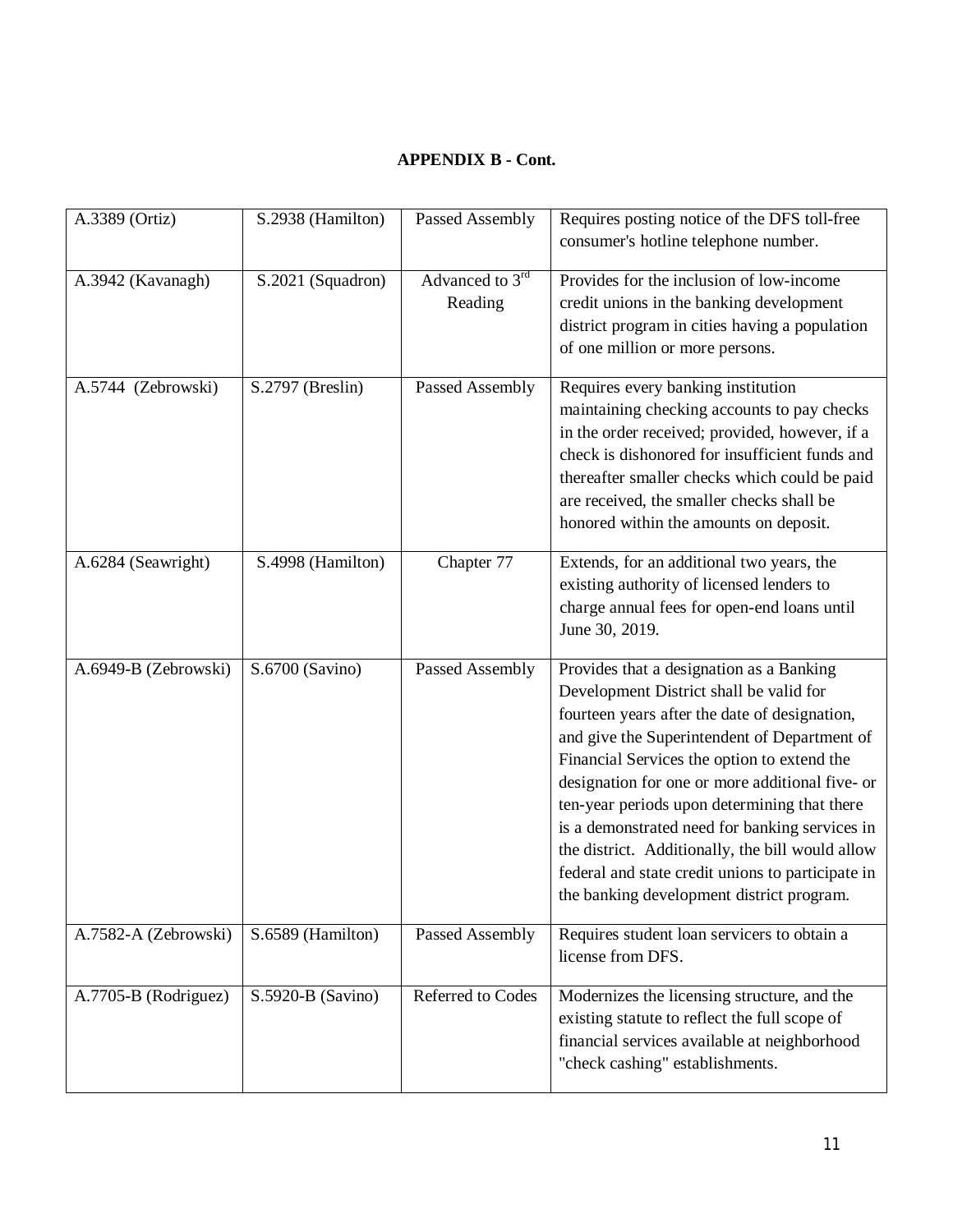## **APPENDIX B - Cont.**

| A.8129-A (Zebrowski) | S.3758-A<br>(Hamilton)   | Chapter 380     | Allows DFS to change the examination<br>interval to every 18 months for banks with<br>assets of less than \$1 billion.                                                                                                                                                                                                           |
|----------------------|--------------------------|-----------------|----------------------------------------------------------------------------------------------------------------------------------------------------------------------------------------------------------------------------------------------------------------------------------------------------------------------------------|
| A.8217-A (Lupardo)   | No Senate Sponsor        | Passed Assembly | Provides that customers who open a joint<br>account be informed of the existence of a<br>convenience account as an alternative to a<br>joint account, to the extent the bank offers<br>convenience accounts, and also provide to<br>such customer the information required to be<br>given to those opening convenience accounts. |
| A.8260-A (Zebrowski) | $S.6593-A$<br>(Hamilton) | Chapter 505     | Establishes a task force on online lending in<br>order to identify the main participants in the<br>online lending industry, how they serve<br>consumers and small businesses in this state,<br>and their current and anticipated impact on<br>consumers and small businesses.                                                    |